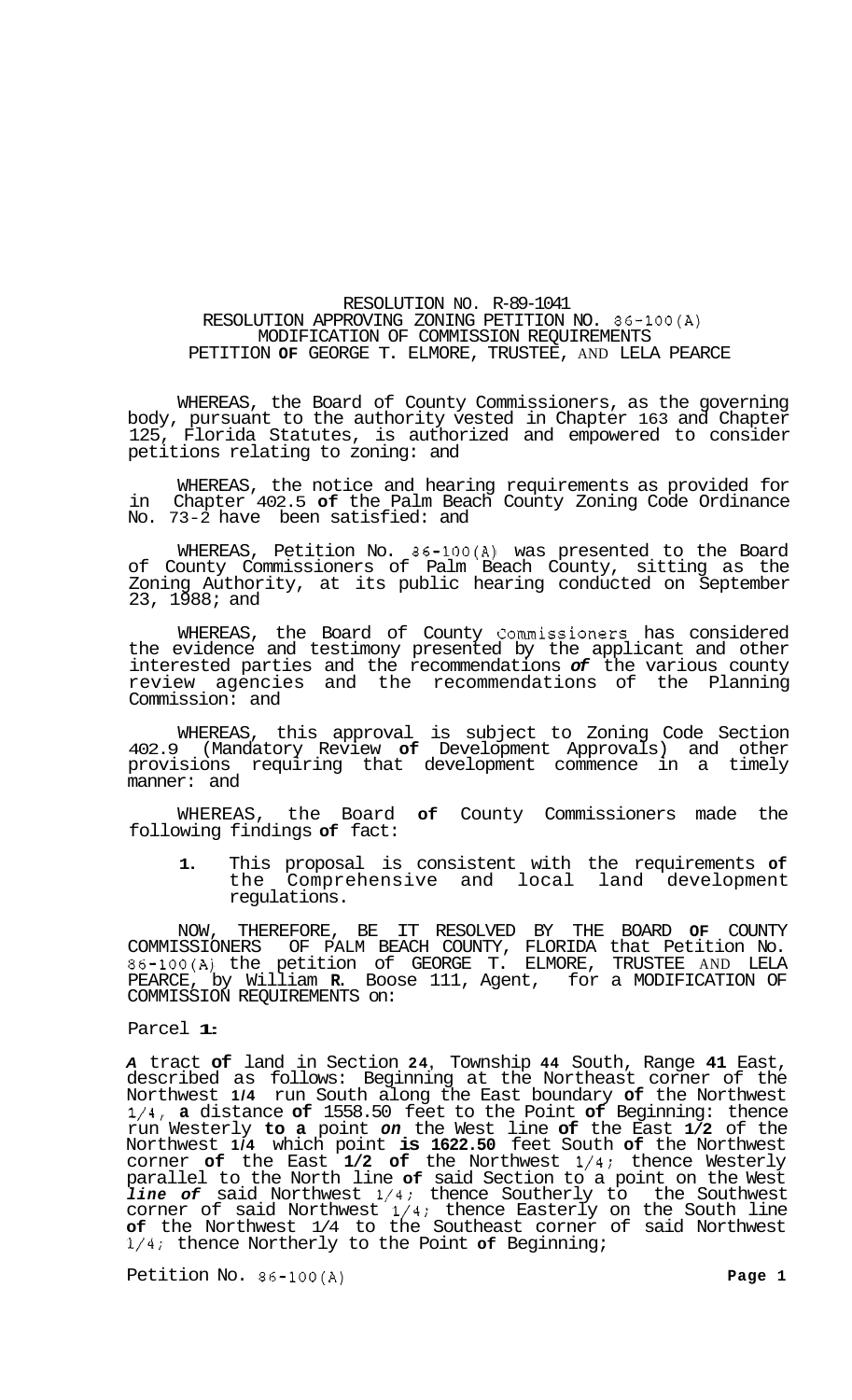**Together with:** 

**Parcel 2:** 

**Tracts <sup>9</sup>**, **10, 11, 12 and 13 of Block 26, Palm Beach Farms Company, Plat No. 3, according to the Plat thereof recorded in Plat Book 2, Pages 45 to 54** , **less the following described real property. Beginning at the Northeast corner of Tract 9,; thence Westerly along the North line of Tract <sup>9</sup>**, **10 and 11, a distance of 1320 feet; thence Southerly parallel with the East line of said Tract 9, a distance of 330 feet: thence Easterly parallel with the North line of said Tracts 9** , **10 and 11, a distance of 1320.00 feet; thence Northerly along the East line of said Tract 9, a distance of 330 feet to the Point of Beginning.** 

## **Together with:**

**Parcel 3:** 

**The South 20.00 feet of Tracts 5,** *6,* **7 and 8 of Block 26, Palm Beach Farms Company, Plat No. 3** , **recorded in Plat Book 2** , **Pages 45 to 54, together with an easement for ingress and egress over the following described real property as set forth in Official Record Book 3726, Page 1101. The North 66.00 feet of the South 86 feet of Tracts 5 through 8, inclusive, less the Right-of-way of State Road 7 in Block 26** , **Palm Beach Farms Company, Plat No. 3 in Plat Book 2, Pages 45 through 54.** 

**Together with:** 

**Parcel 4:** 

**A parcel of land, lying in Tracts 9, 10 and 11, Palm Beach Farms Company, Plat No. 3, as recorded in Plat Book 2, Pages 45 through 54, inclusive, being more particularly described as follows: Beginning at the Northeast corner of tract 9; thence Westerly along the North line of Tracts 9, 10 and 11, a distance of 1320.00 feet; thence Southerly, parallel with the East line of said Tract 9, a distance of 330.00 feet; thence Easterly parallel with the North line of said Tracts 9, 10 and 11, a distance of 1320.00 feet; thence Northerly along the East line of said Tract 9, a distance of 330 feet to the Point** *of* **Beginning; less therefrom the following parcel: Beginning at the Northeast corner of Tract 9; thence Westerly along the North line of Tract 9, a distance of 48.91 feet for a Point of Beginning, said Point of Beginning being located at the intersection of the North line of said Tract 9 and the West Right-of-way line of State Road No. 7; thence Westerly along the North line of said Tract 9, a distance of 202.67 feet to a point; thence Southerly a distance of 230.00 feet to a point; thence East along a line parallel to the North line of Tract 9, a distance of 188.00 feet to a point on the West Right-of-way line of State Road No. 7; thence Northerly along the West Right-of-way line of State Road No. 7, a distance of 231.25 feet to the Point of Beginning, being located on the west side of U.S. 441 (SR 7)** , **approximately .9 mile north of Lake Worth Road Extension (SR 802), in an RTS-Residential Transitional Suburban**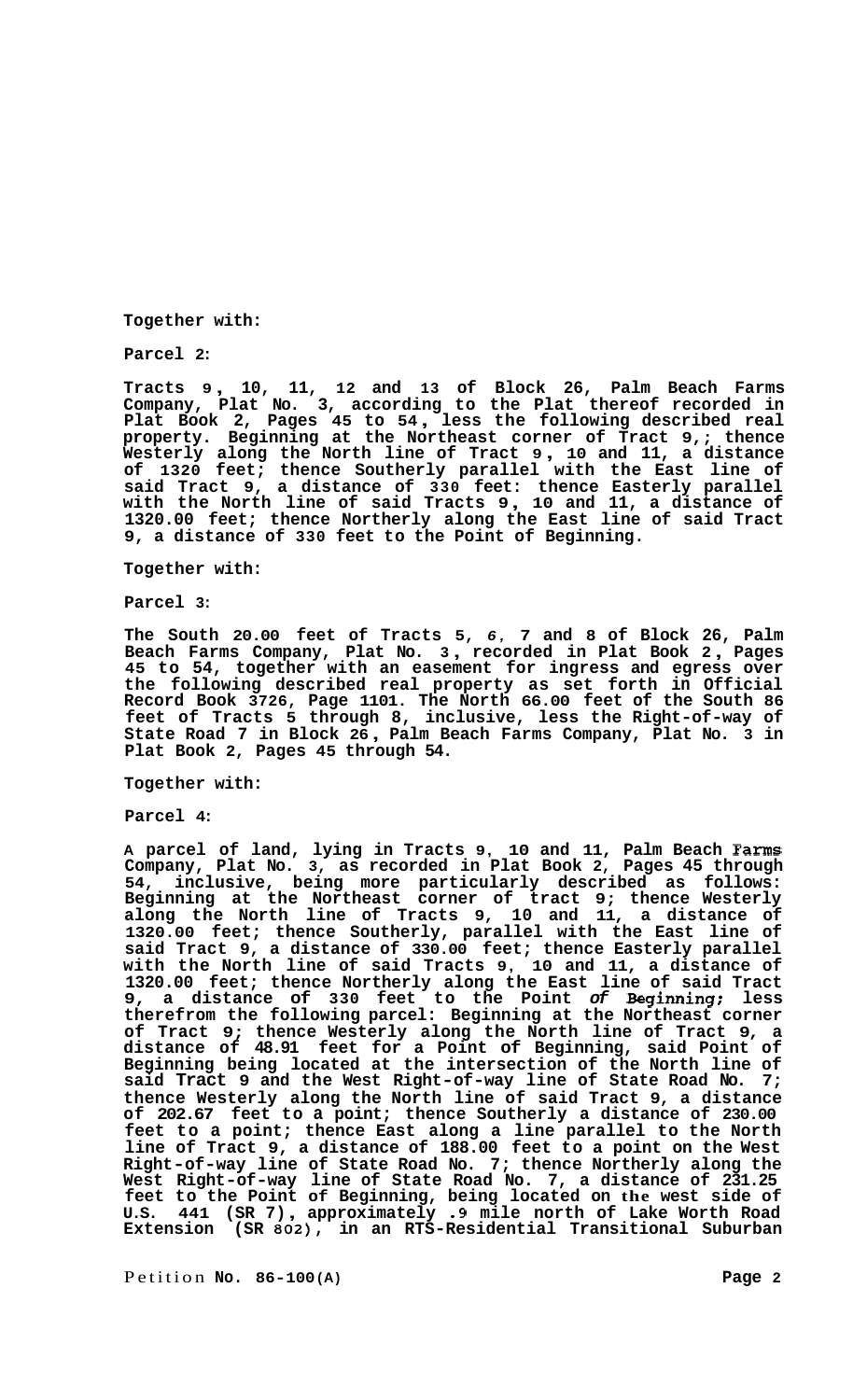**Zoning District, was approved subject to the following conditions:** 

- **1. The developer shall comply with all previous conditions of approval, unless expressly modified herein,**
- **2. If the off-site dedication of land or cash contribution is accepted by the Board of County Commissioners, the Site Plan Review Committee shall have the authority to designate the 2.47 acre parcel as a residential land use supporting Category @tAtl type dwelling units. This tract may be relocated to the southeast corner of the development.**
- **3. The relocation of the recreational parcel shall comply with Section 402.7. (Site Plan Review Committee) of the Zoning Code.**
- **4. Condition No. l(d). of Zoning petition No. 86-100, Resolution No. R-87-427, which currently states:** 
	- **"1.d Prior to master plan certification, the master plan shall be amended to reflect a recreational site located in Parcel A".**

**Is hereby deleted.** 

- *5.*  **Condition No. 17 of Zoning Petition No. 86-100, Resolution No. R-87-427, which currently states:** 
	- **"17. The Petitioner shall convey to the Board of County Commissioners the 2.47 acre governmental services site for required fire/rescue services in this area. The conveyance shall be by warranty deed within nine (9) months of final adoption of the Resolution approving this project".**

**Is hereby amended to read as follows:** 

**"The petitioner may exchange the required on-site dedication of land for civic uses either for a parcel of land off-site equal in acreage or cash of equal value. In addition, in the event that the off-site land dedication is of less cash value than the on-site dedication, petitioner shall also contribute an amount in cash equal to the difference between the value of the on-site and off-site land dedications. The value of the on-site land dedication shall be based upon its value as a civic site. This contribution shall be used to offset the identifiable impacts directly attributable to this project. If an off-site land or cash contribution is accepted by Palm Beach County, the petitioner shall be deemed to have satisfied the intent**  of Zoning Code Section 500.21.H.

*6.*  **Condition No. 12 of Zoning Petition 86-100, Resolution R-87-427, which presently states:** 

**Petition No. 86-100(A) Page 3** 

!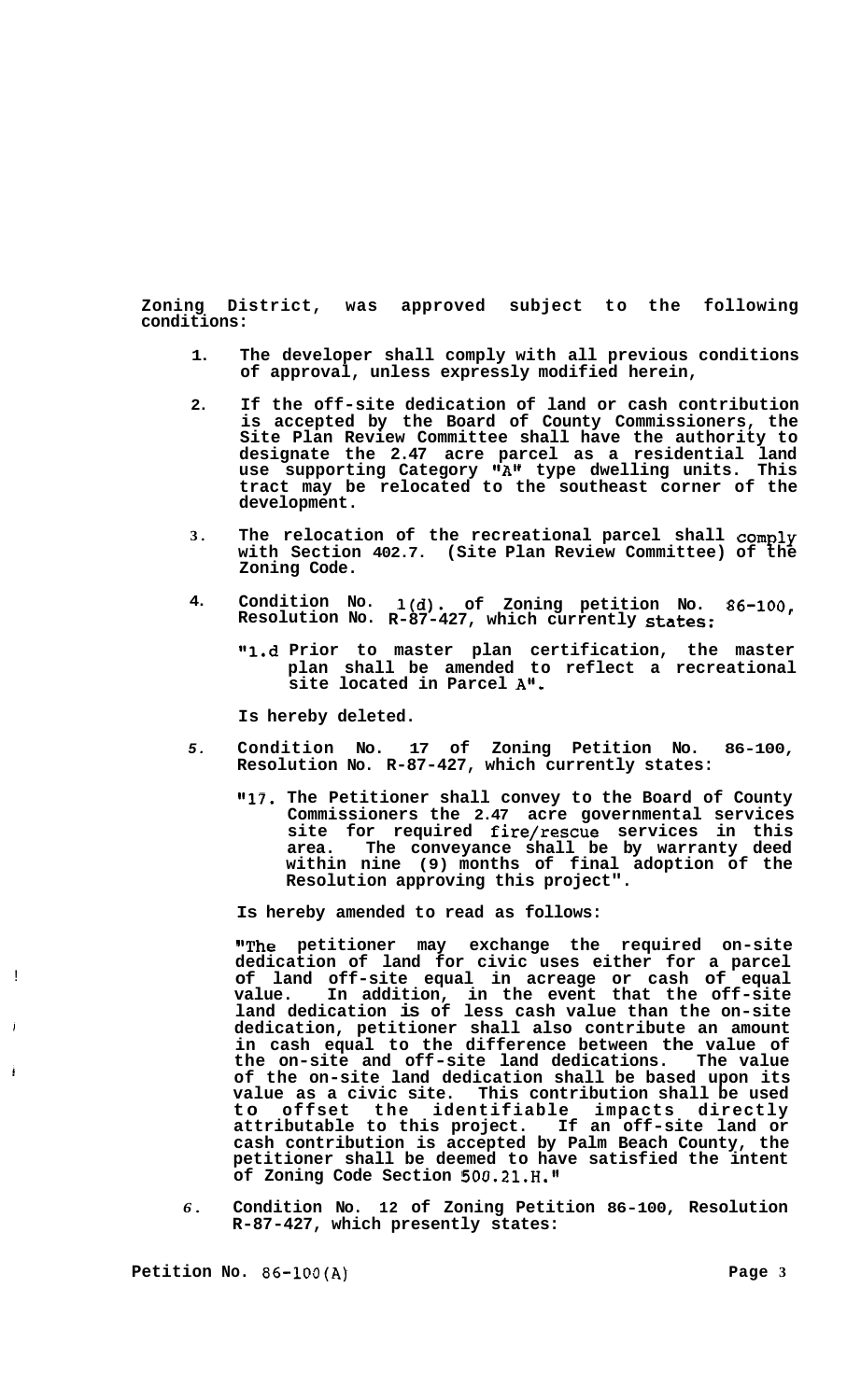"12. The Lake Worth Drainage District will require the south **30** feet of Tract 13 and the west **55** Eeet of Tracts 12 and 13 for the required right-of-way **of**  the L11-W and the **S-6** Canal by Quit Claim leed or an Easement Deed in the **form** provided ky said District within ninety **(90)** days **of** the approval of the Resolution approving this project".

**Is** hereby deleted.

- 7. The Lake Worth Drainage District will require the west fifty-five **(55)** feet **of** Tracts 12 and **13** for the required right-of-way of Canal **S-6.** This right-of-way shall be conveyed by the petitioner by easement 'deed or a Quit Claim Deed within ninety days of special exception approval.
- *8.* Prior to the release of surety for each phase, the petitioner shall establish a littoral zone and quatic planting plan in accordance with guidelines established by the South Florida Water Management District and subject to final approval by the Department of Environmental Resource Management. The project's required Site Rehabilitation and Reclamation Plan shall be amended to include the outline of this littoral zone.
- **9.** Failure to comply with the conditions herein may result in the denial or revocation **of** a building perm:.t; the issuance of a stop work order; the denial of a Certificate of Occupancy on any building or strlcture; or the denial or revocation of any permit or approval for any developer-owner, commercial-owner, lessee, **or**  user of the subject property. Appeals from such action may be taken to the Palm Beach County Boitrd of Adjustment or as otherwise provided in the Palmi Beach County Zoning Code. Violations of the conditions herein shall constitute violations of the Palm Beach County Zoning Code.